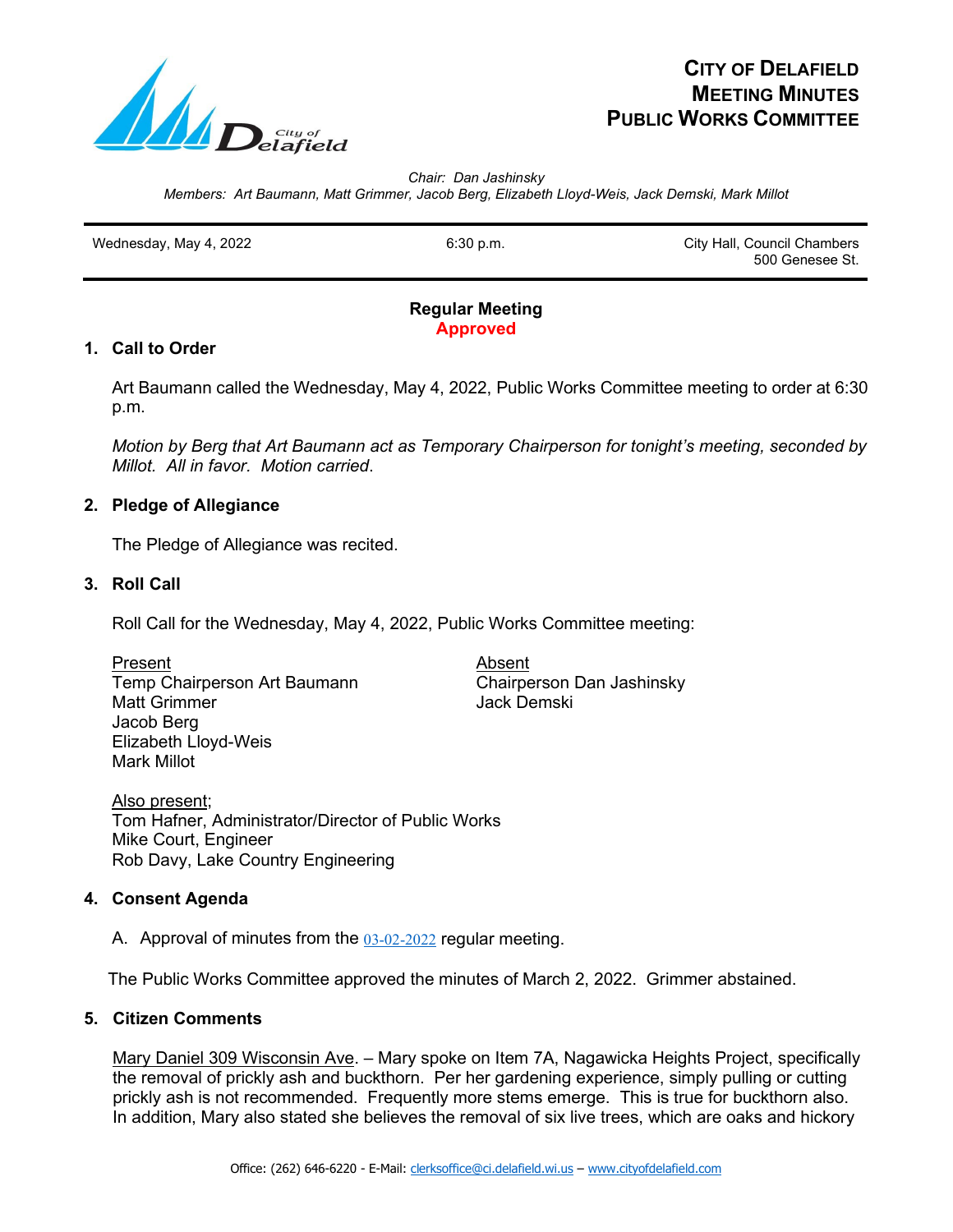along the north side, along the bridle path, should be looked at more carefully – maybe thinking outside the box to save the trees is always a good idea. If the concern is moving more freely throughout the area on horseback, maybe lifting the canopy would be better choice. The removal of Colorado blue spruce and red cedar trees in another area is concerning to her also, the existing roots help to control the soil erosion.

## **6. Unfinished Business**

#### **7. New Business**[1](#page-1-0)

Discussion and possible action on the following items:

A. Discussion and possible action to make a recommendation to the Plan Commission on the Nagawicka Heights Project Engineering Plans.

Court stated this is at the SIP level and introduced Rob Davy, Lake Country Engineering, to go over questions/explain possible revisions.

Davy discussed the south path. Resident in disagreement with the 10' easement – in favor of 8' path Court stated he thinks this can be done. Baumann questioned if this would be a problem for maintenance. Court stated it wouldn't as it won't go beyond the 10' wide easement and they are matching the grade so there will be no slopes. Baumann questioned if they would be open to a temporary easement for construction. Court stated only 1' on each side for construction.

Davy stated the 8' path will make it a little sharper, which means people coming down on a bike will need to watch out for that. There is a temporary resident who he has tried reaching out to - asking to give them a little more easement - anything more than just 10' is going to help in the future. Davy did confirm the construction company could work around this. This area is approximately 50' to 70'. Discussion to go down to 6' wide path - committee agreed to keep at 8'.

Davy brought up lot 2, majority of the slopes set at  $3\frac{1}{2}$ :1. A tiny corner toward the out lot that is 2  $\frac{1}{2}$ :1 – would that be ok? He stated he really didn't want to start putting retaining walls in to flatten that grade out due to not knowing what the new homeowners would want and it would cost a lot for them just to have new home owners take down. Hafner brought up he thought the city code is a minimum of 4 1/2 :1, however they can go to 3 ½:1 with Plan Commission approval. Baumann clarified this is the very northern corner of lot 2 in between the two ponds. Davy did confirm the basins themselves are at a 4:1. Baumann questioned what would need to be done to get it flatter and Davy responded either 4' retaining walls or lower the road. Court questioned what they would be matching into, Davy stated they would be matching into a 4:1. Davy also stated the lots are to be seeded with what's called a "low grow no mow" which requires very little maintenance.

<span id="page-1-0"></span>Davy discussed the bridle top, discussing erosion and what is being filled in. His proposal for this path is to use some of the sewer soil getting out of the ground, all hard panned type material, sand and gravel so when it gets wet and packs down it turns really hard. In addition, 3" of top soil, seed with shade seed mixture and an erosion mat made of biodegradable material – no plastic. He stated once they start grading this, if the city can shut to the path down for 2-3 months until they get the grass growing. If people are on it right away - it will get ripped up – needs to be established. He stated there is nothing growing in there now. Court stated he wanted to go out and take a look at it – possible some restoration – including a side path swale to direct some of the flow – now with this development, reducing flow per ordinance and potentially once this is established, we won't have the same type of erosion events in the future – but again he would like to walk it. In addition, can take a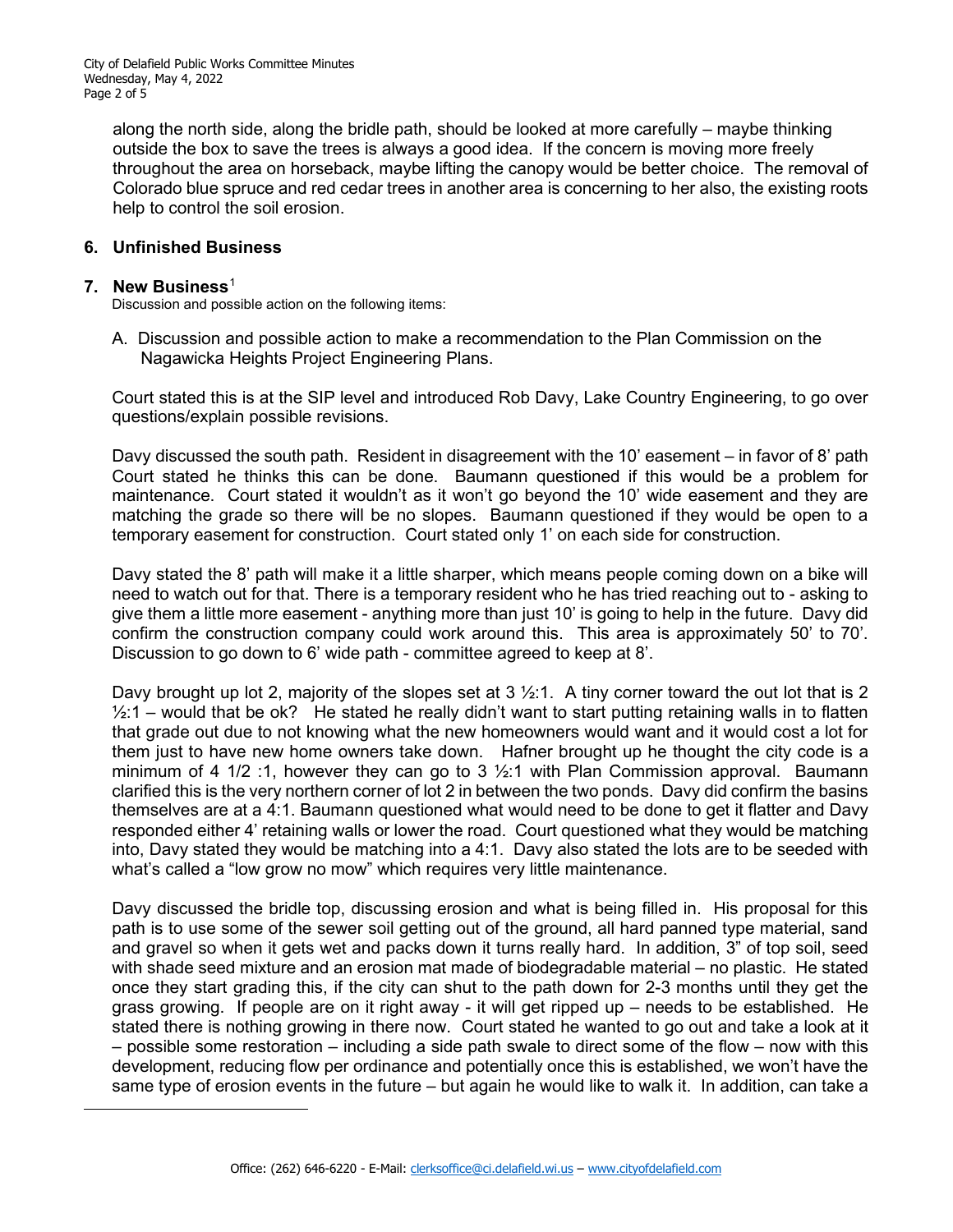look at the trees (per citizen comments) and see if anything can be done there. Davy commented this is a unique situation – as the trees they are looking to take out are in the middle – it would be extremely hard to work around them. Discussion on which trees needed to come out or could possibly be moved. Davy stated he will be meeting with New Berlin Contracting (Mike) and anyone else who wants to come out. He anticipated work to start middle of July. Davy stated it would be opened back up before Winter. Berg questioned who will be maintaining the path. Court stated the city owns the 20' right-of-way Hafner replied the city maintains the horse trail except this segment and will be mowing approximately 3-4 times a year and taking care of down trees. Hafner stated this portion of the segment hasn't been maintained in a long time. Lloyd-Weis clarified, once this is restored will it be maintained? Hafner replied yes. Hafner also added they have a volunteer equestrian group who will be doing a significant amount of maintenance on the trail. Davy also added they are replacing the two culverts which will help get water off the grass.

Next Davy discussed the water main extension to the west. Put it in the plans, double checking to make sure it's still needed. How much maintenance to get line flushed out so it doesn't go stagnant – typically DNR allows 20 feet without a flushing line. This will be about 3 - 4 times a year getting that flushed out. Everyone to the west of there has wells. Court stated normal practice is to extend utilities to their property line. Court stated he would check with Paul (DPW) to see if he has any concerns. Hafner stated he wouldn't expect this to get flushed more than once a year – which is normal. Davy stated there will be an air release valve at the high point near Hwy 83. Hafner questioned if a hydrant could go there in place of the air release valve. Davy stated there will already be 2 hydrants in that area.

Davy concluded that he will get these plans turned around and give to Brian for review. The water main will take approximately 8-10 weeks to get approved. He would like to get a conditional owner approval letter so he can submit to the DNR for the water main extension. Davy stated he will be at Del-Hart's meeting on May 17<sup>th</sup>, and expects to get their approval. He stated they are only about 4 weeks out in getting approval from the DNR with regards to sewer approval.

Baumann asked for clarification of path – was it going to be built all the way to 83 – plans show only being built to the property line. Hafner stated it would go to the property line and it is not typical to have the developer pay for the path beyond their property.

Baumann also asked for clarification if this would have to come back to PWC – Court stated it may need to come back to PWC but would not need to go back to Plan Commission and it would not impact the schedule. Court stated it should be conditionally approved by Plan Commission at the May  $25<sup>th</sup>$  meeting.

*Motion by Millot to recommend approval to Plan Commission contingent on staff approval and conditional if staff sees additional revisions, it will come back to Public Works Committee, seconded by Grimmer. All in favor. Motion carried*.

 B. Discussion and possible action to make a recommendation to the Common Council for future budgeting regarding the proposed Genesee Street Path from Oakwood to Carriage Hills Drive.

Court stated this is scheduled for next year but needs to be considered for construction budgeting and approval by common council at end of this year.

 Court discussed differences in 10' path or 6' path – construction (retaining wall with 10" path) and costs (approx. 6' path \$130,000 and 10' path \$176,000). Discussion on the benefits of a 10' path especially with increased bike usage.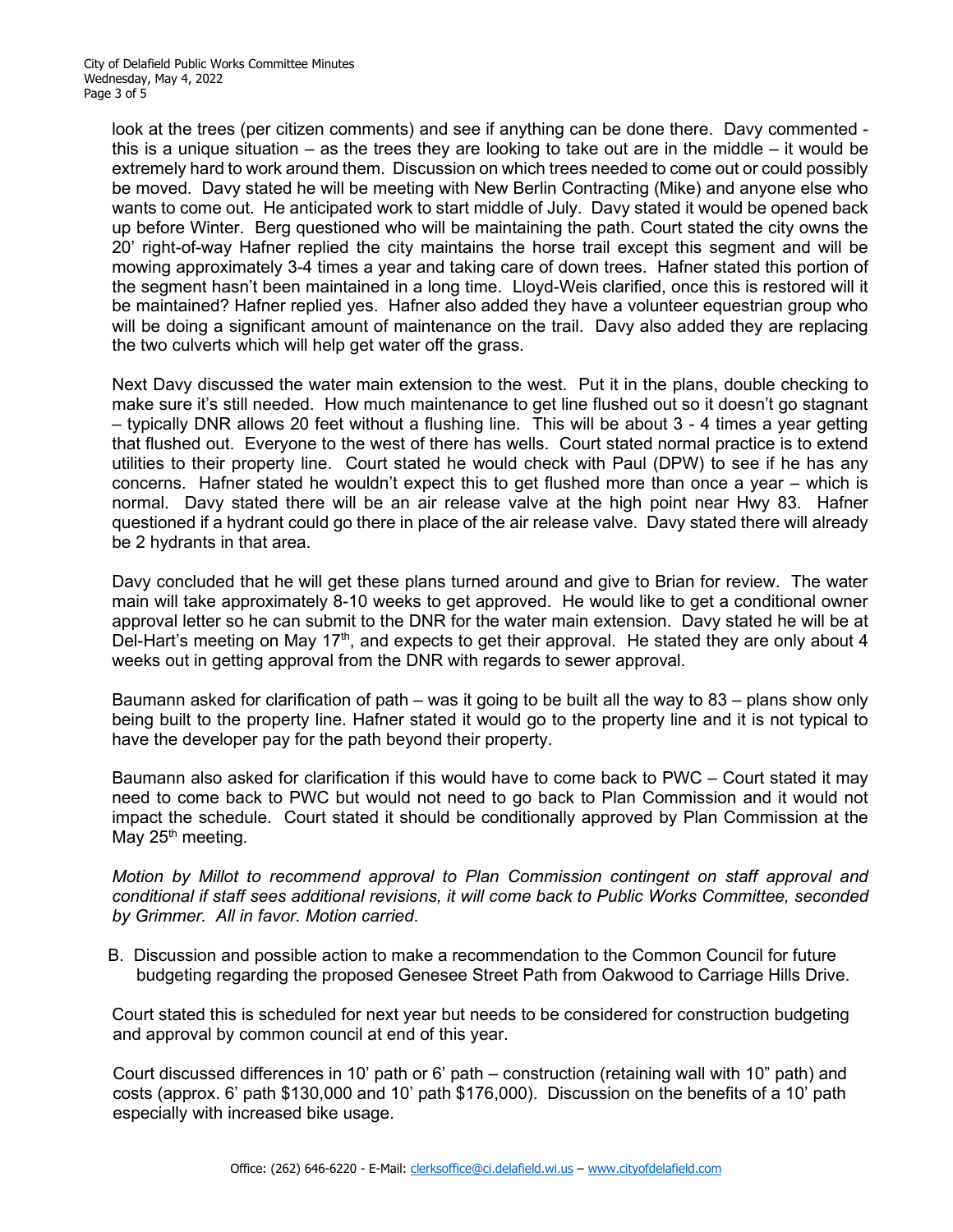Baumann brought up possible grants if they went with 10' path to help mitigate some of the costs.

 Discussion about possibly going past Carriage Hills Drive (North) with next segment to the Copperfield Subdivision.

 *Motion by Berg to recommend 10' wide path from Oakwood to Copperfield pending staff research on grant funding options. Grimmer seconded. Motion denied.*

 *Motion by Grimmer to approve 10' wide path from Oakwood to Carriage Hills and recommend to council. Lloyd-Weis seconded. Approved 4-1. Berg Nay. Motion carried.*

 C. Discussion and possible action regarding recommendations to protect the westbound stop sign at the intersection of Main Street and Oneida Street from getting damaged.

 Court stated the stop sign has been hit a few times. Hafner stated from March of 2021 to February of 2022 the sign was hit 3 times. In March of 2022, it was hit an additional 3 times. One was a UPS delivery truck, no other accident reports to explain the others.

 Discussion on options such as bump outs. Hafner stated the police department is there enforcing the stop sign. Court stated there is already a "stop ahead" sign. Discussion about how to make the sign more visible. Baumann questioned if double sign could be done to make more visible. Possible LED lights around the stop sign were brought up.

 *Motion by Grimmer for DPW to investigate red reflective tape for the stop sign. Berg seconded. All in Favor. Motion carried.*

# **8. Special Order of Business**

A. Election of Public Works Committee representative for the Deer Management Committee

 *Motion by Grimmer, seconded by Millot, to appoint Jacob Berg as the Public Works representative for the Deer Management Committee for a term of two years to begin May, 2022, subject to appointment by the Mayor and confirmation by the Common Council. All in favor. Motion carried.* 

# **9. Reports of City Officials**

- A. Director of Public Works No report
- B. City Engineer Street Improvement Program construction will be beginning shortly and notices will be sent out to area residents/businesses.
- C. Traffic Staff No report
- D. Clerk No report
- E. Public Works Committee Meeting Dates & Deadlines
	- 1. Next Meeting: June 1, 2022
	- 2. Meeting Submittal Deadline: May 19, 2022, at noon